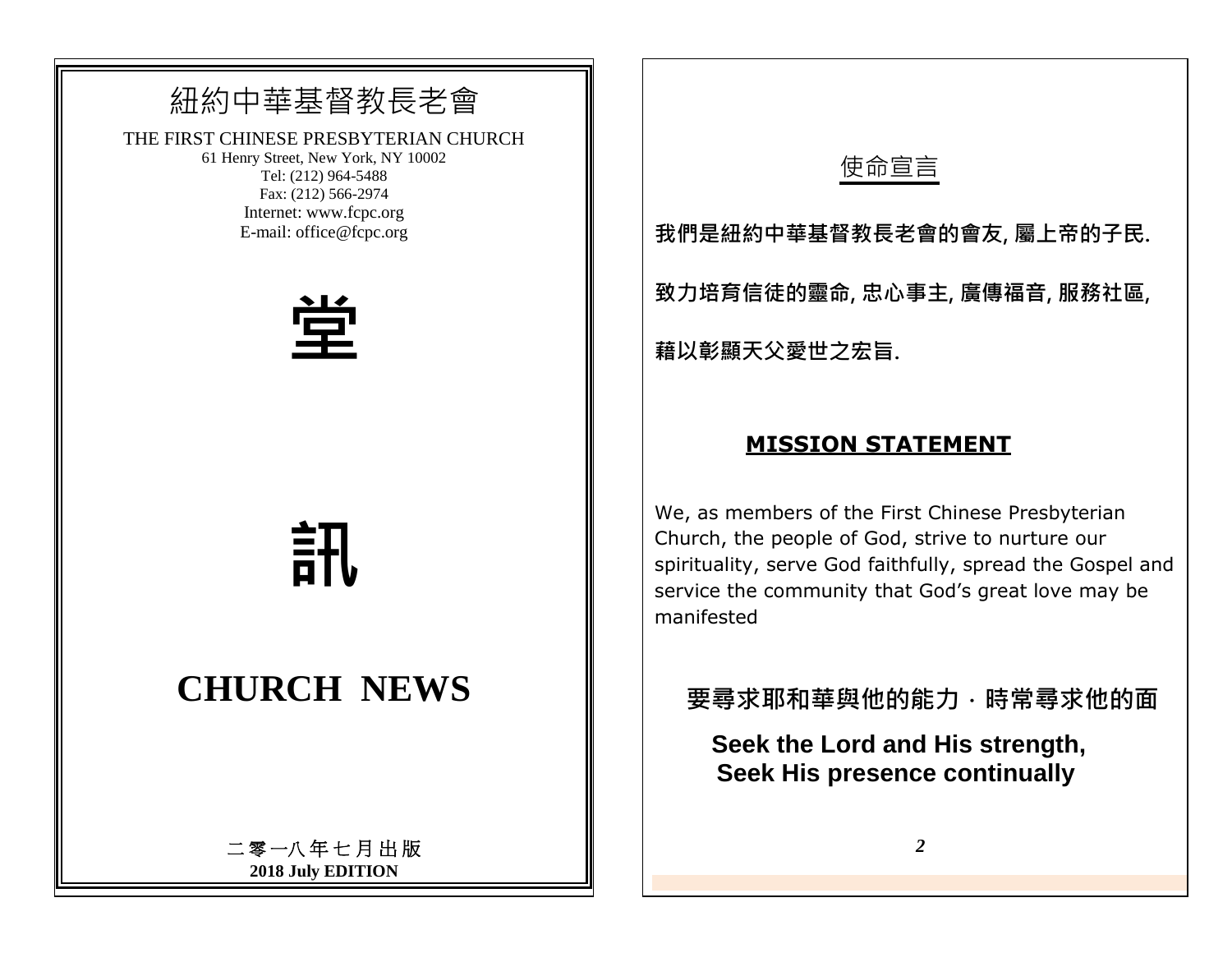"*... take up twelve stones from the middle of the Jordan ... to serve as a sign among you. In the future, when your children ask you, `What do these stones mean?' ... These stones are to be a memorial to the people of Israel forever*" (Joshua 4:3-7).

God wants His people to remember the past. It is befitting that every year FCPC celebrates its anniversary with various activities – Thanksgiving Worship Service, Revival and Evangelical Meetings, Festivals, Souvenirs, Banquets, etc. These celebrations help us not only to remember the founding of our church, but also to strengthen our faith and fulfill the Great Commission Christ has given us.

However, the 150th anniversary of the founding of the Chinese Presbyterian ministry and the 100th anniversary of formation of the Chinese church namesake should also be remembered. In 1868, Rev. Lycurgus Railback founded the Chinese ministry that became this church. In 1918, American Presbyterian missionaries began the Nanjng initiative of turning over churches to the Chinese using the namesake "Church of Christ in China" as a response to criticism that Christianity was a foreign religion controlled by the west.

The tablet in the vestibule reminds us the long history of the church building*: "*Founded A.D. 1817, Completed and Dedicated to the Worship of Almighty God, the 27th day of June A.D. 1819: on ground generously presented for the Site of a Reformed Dutch Church by Col. Henry Rutgers." Let us continue to celebrate 2018 as the year that the church was (1) founded by a missionary 150 years ago in 1868, (2) was formally organized 108 years ago in 1918, and (3) was named in Chinese 100 years ago in 1918. Furthermore, let us prepare to celebrate and to tell the story of this church to our children and Chinatown in 2019 that the Lord built this magnificent landmark 200 years ago in 1819.

Rev. Dr. Bayer Jack-Wah Lee

"<sup>3</sup>... 取十二塊石頭帶過去 ... <sup>6</sup> 這些石頭在你們中間可以作為證據 · 日 後你們的子孫問你們說、這些石頭、是甚麼意思. **<sup>7</sup>** ... 這些石頭要 作以色列人永遠的記念。" (書 4:3-7)

上帝希望祂的子民記住過去發生過的事。可見每年紐約中華 基督教長老會以不同活動慶祝堂慶是合適的,例如感恩崇拜、培靈 與佈道會、節慶、紀念品、宴會等等。這些慶祝活動幫助我們不單 只是記得我們教會如何設立,也同時加強我們的信心和實踐基督給 予我們的大使命。

然而,我們也應該紀念設立中華長老會事工的 150 週年和設 立本會同名之華人教會的 100 週年。在 1868 年,萊庫古・雷伯牧 師(Rev. Lycurgus Railback)建立了華人事工,亦在之後成為教 會。在 1918年,美國長老會的一班傳教士開始在南京倡議透過以 同名的「中華基督教會」把教會轉交到華人手上,以回應有關基督 教是西方國家在華操控的批評。

在本教堂門廊那塊石板提醒我們有關教會建築物的悠長歷 史:「於主曆 1817 年興建,為敬拜偉大的上帝而完工和奉獻。於 主曆 1819年 6月 27日:由亨利·魯特傑斯陸軍上校(Col. Henry Rutgers)慷慨獻給荷蘭歸正教會(Reformed Dutch Church)為堂 址。」讓我們繼續慶祝 2018 年為教會:

(1)於 1868 年由傳教士在 150 年前設立.

(2)於 1910年正式有系統地在 108年前組織起來,以及

(3)於 1918 年為教會在 100 年前加上中文名字。此外,

讓我們也預備在 2019 年慶祝以及告訴我們的孩子和唐人街有關教 會的故事,因為在 1819年,即是 200年前,上帝建立了這所宏偉 的教堂。

- 4 -

李澤華牧師博士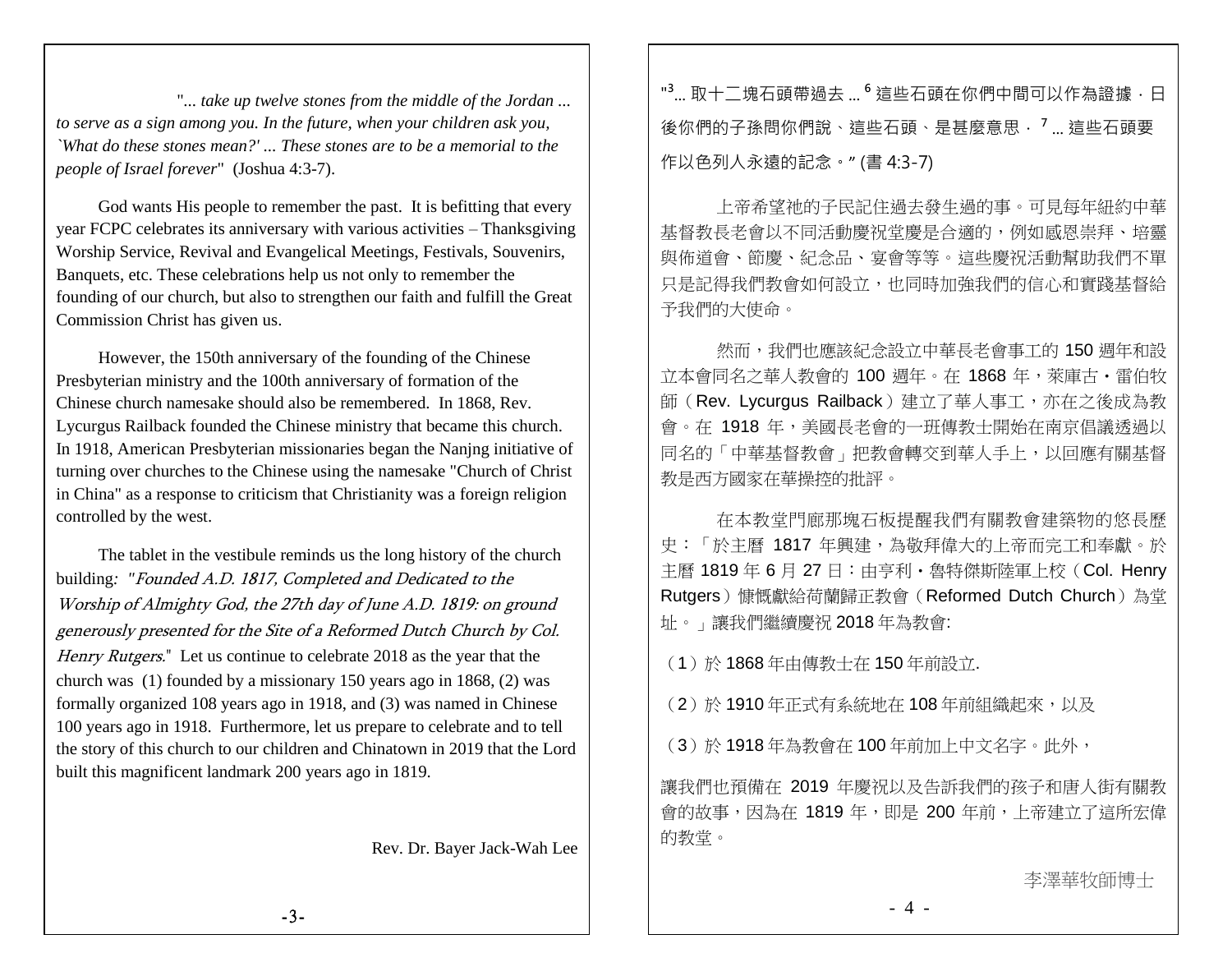#### **CHURCH NEWS**

- 1. An installation worship service was held on Sunday, 1/7/2018. Quing Fai Chan was ordained as Ruling Elder; and Rosalynn Mok was ordained as Deacon. After the worship service, everyone was treated to a New Year Luncheon.
- 2. BASIC Fellowship had a Winter Retreat on Dec 29-31at Spruce Lake Retreat Center. Rev Eun Joo Kim was the guest speaker. 18 people attended.
- 3. Adult Fellowship had a Week-end Retreat on February 22-25. The theme was on "Self-care and Why it is important in Ministry". Rev Grace Ji-Sun Kim was the guest speaker.
- 4. Rev Nathan Lim resigned on 2/28/2018. A Congregational Meeting called on 2/25/2018 approved his resignation.
- 5. Women's Sunday was celebrated on 3/4/2018. At the 11 a.m. worship service, the women of our church presented two anthems and the Chair of the Women's Guild offered the Women's Day Prayer. After the worship service everyone was invited to the Women's Day Luncheon in the fellowship hall.
- 6. Good Friday Worship Service was held on 3/30/2018. TE Lynne West was the guest speaker and the message was "God's Awesome Love".

The Choir presented: "No Greater Love". 61 members and friends attended the service.

7. Easter Sunday worship service was held on 4/1/2018. 250 people attended.

Rev Bayer Lee brought us the Easter message: "Victory Through Our Lord Jesus Christ".

Both the Sunday School and the Mandarin Class children presented anthems.

- 8. Mother's Day was celebrated on 5/13/2018. All mothers were honored and everyone was invited to a luncheon after the 11 a.m. Service.
- 9. Golden Age Sunday was celebrated on 5/20/2018 with a luncheon for everyone and gifts for the golden aged (70+).
- 10. A Congregational Meeting was called on 5/20/2018 to elect a Ruling Elder to fill the vacancy in the Session created by the resignation of RE Charles Louie. Jimmy Shek was elected.
- 11. BASIC Fellowship had a Summer Conference on June 8-10 at Spruce Lake Retreat Center. The theme was "What Is Our Calling in Life". Rev Grace Ji-Sun Kim was the guest speaker.
- 12. Father's Day was celebrated on 6/17/2018. All fathers were honored; and everyone was invited to the Father's Day luncheon after the 11 a.m. service.
- 13. The church celebrated its 108<sup>th</sup> Anniversary with a Thanksgiving Worship Service in the morning; Revival Meeting in the afternoon; and an Anniversary banquet in the evening.

 Rev Ringo Liu was the guest speaker for the Thanksgiving Worship Service. His sermon topic was: "Take Possession of The Promised Land".

163 people attended the Thanksgiving Worship Service.

 Rev Ringo Liu was the speaker for the Revival Meeting on the topic:

"The Challenge of the Great Commission". 87 people attended.

 The Anniversary banquet held at a local restaurant was attended by 134 members and friends.

- 14. The following members were called home: Hay Hom (2/17/2018) Mon Wai Wong (3/16/2018) Fuk Cheong Chan (4/7/2018)
- 15. Church statistics as at June 30, 2018 are:

| Membership:           | 309 | Deceased:                 |  |
|-----------------------|-----|---------------------------|--|
| <b>Adult Baptism:</b> |     | Child Baptism:            |  |
| Confirmation:         |     | Transferred as Members: 0 |  |

| Transferred out           |               |
|---------------------------|---------------|
| <b>Worship Attendance</b> | Chinese: 110  |
| (Weekly average)          | English: 20   |
|                           | Combined: 133 |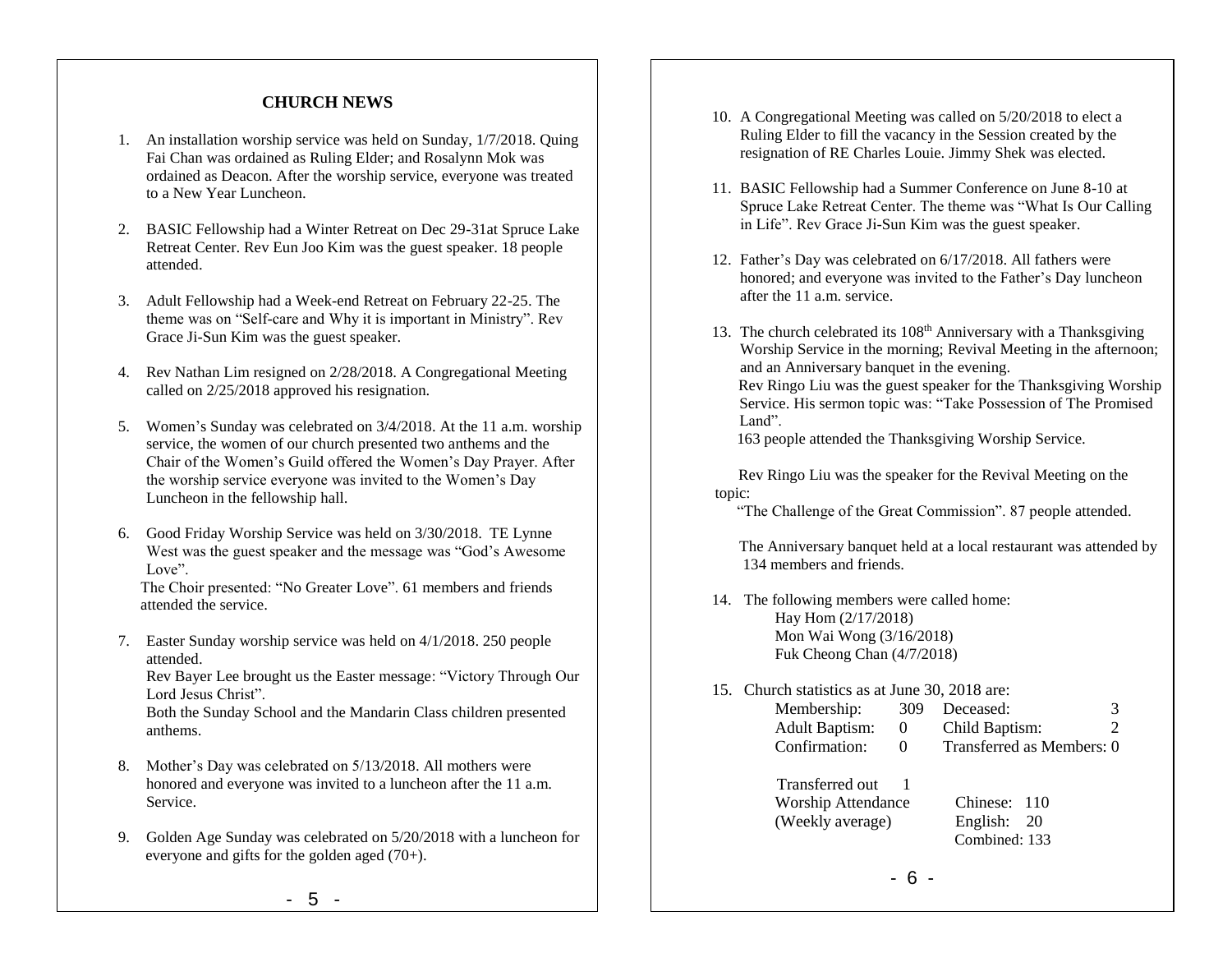### 教 會 消 息

- **1**.就職主日崇拜於一月七日舉行, 按立陳烱煇執事為執行長老, 按立莫壯慧女士為執事, 崇拜後邀請全體會眾參加新年午餐 會.
- **2**.青年團契冬令會於去年十二月廿九日至卅一日假 **Spruce Lake Retreat Center, PA** 舉行. 講員為 **Rev. Eun Joo Kim**.
- **3**.成年團契週末退修會於二月廿二至廿五日 舉行. 主題為 **"Self-care and Why it is important in Ministry".** 講員為 **Rev Grace Ji-Sun Kim.**
- **4**.林怡軒牧師於二月廿八日辭職. 教友大會於二月廿五日召開 通過照案批准他辭職.
- **5**.三月四日慶祝婦女主日. 上午十一時崇拜中, 本堂婦女獻詩 婦女部主席為婦女節獻禱. 崇拜後在副堂設有婦女主日午餐 會, 由婦女部招待全體會眾.
- **6**.基督受難節聖餐崇拜於三月三十日舉行, 由 TE Lynne West 證道, 講題: 「靠近耶穌」, 詩班獻唱 「The Last Week」 , 赴會者有四十四人.
- **7**.基督復活節崇拜於四月一日舉行, 赴會者有二百一十人. 由李澤華牧師證道. 講題: 「藉著主耶穌基督得勝」, 主日 學生及國語班學生分別獻唱詩歌.
- **8**.五月十三日慶祝母親節, 表揚在場各位母親, 中文崇拜後設 午餐會招待全體會眾.
- **9**.五月二十日慶祝敬老主日, 設午餐招待會眾, 並致送禮物給 七十歲及以上之年長會友.
- **10**.教友大會於五月二十日召開選舉執行長老一位以補雷明進 長老辭職後之遺缺, 選舉結果石懿俊先生當選.
- **11**.青年團契夏令會於六月八日至十日假 **Spruce Lake Retreat Center, PA** 舉行. 講員為 **Rev Grace Ji-Sun Kim.**

**12**. 六月十七日慶祝父親節, 表揚在場各位父親 , 中文堂崇拜後設

午餐會招待全體會眾.

**13**. 為慶祝一百零八周年堂慶於六月廿四日上午舉行堂慶感恩崇拜, 下午舉行培靈會, 晚上舉行堂慶餐會.

 感恩崇拜由廖錦安牧師證道, 講題:「得應許之地 」, 一百三 十六人參加聯合崇拜.

 同日下午舉行培靈會, 由廖錦安牧師主講「大使命的傳承」, 七十八人參加.

周年聯歡餐會假華埠喜運來大酒家舉行, 有一百三十四位會友 和朋友參加.

- **14**. 香港中文大學崇基學院神學院神道學碩士二年級學生鄭宇恩 姊妹於七月三日至八月十九日在本堂實習, 謹表歡迎.
- **15**. 主懷安息: 倪鄧蓮月女士 (二月十七日) 黃文偉先生 (三月十六日) 陳福昌先生 (四月七日)

**16**. 教會實況 (**2018** 年 **6** 月 **30** 日)

| 309 | 浙世   |  |
|-----|------|--|
|     | 兒童寄洗 |  |
|     | 轉入本堂 |  |
|     |      |  |
|     |      |  |

 主日崇拜每週平均出席人數 112 (中); 12 (英) 聯合崇拜:121

7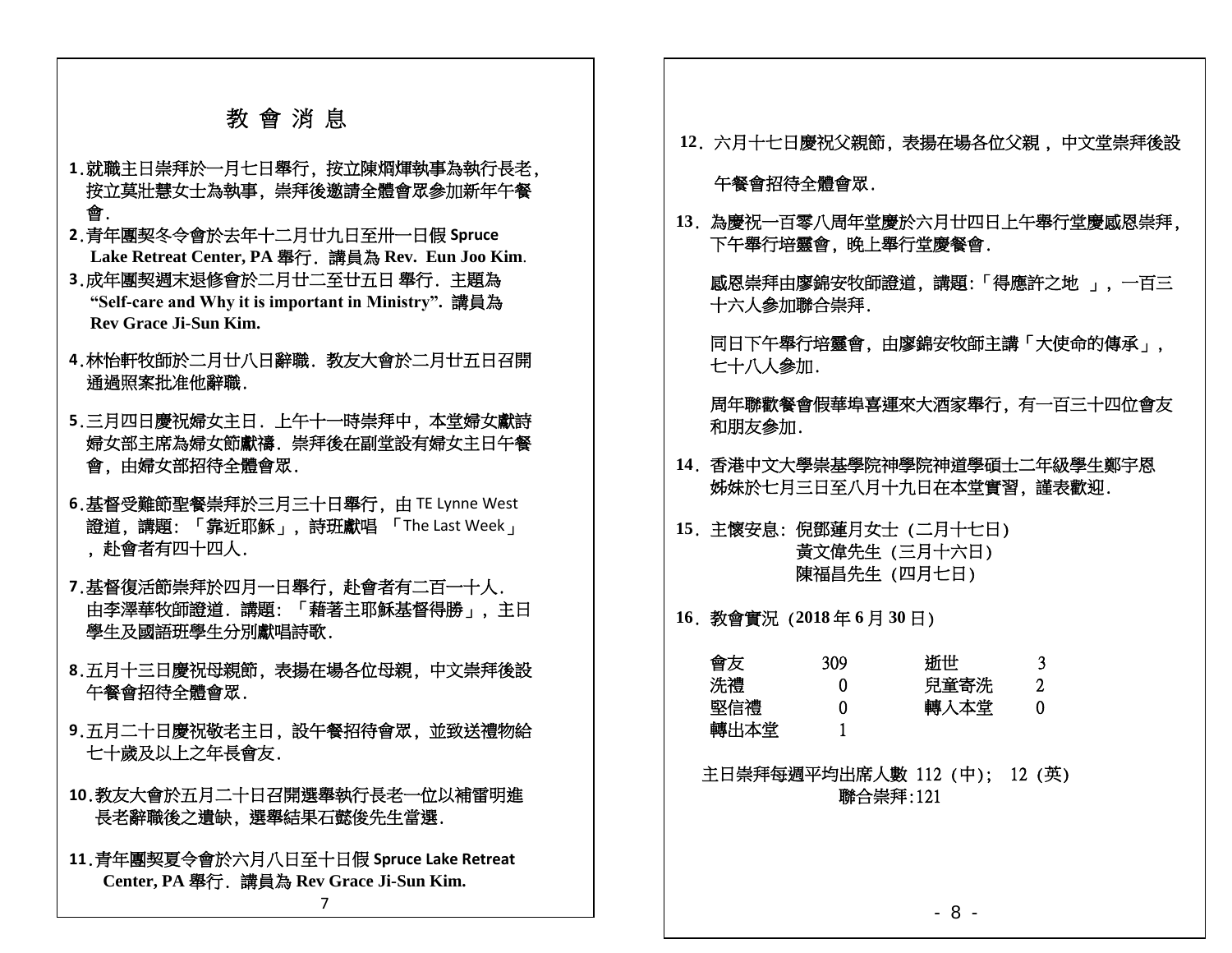#### 復活節捐 - 分享捐 - 修葺捐

**Easter, Apportionment, Renovation**

|              | Offerings 2018 | *YTD Total           |             |
|--------------|----------------|----------------------|-------------|
|              | 復活節捐           | 分享捐                  | 修葺捐         |
| Name         | Easter         | <b>Apportionment</b> | Renovation* |
| 譚潔薇          | 20.00          | 20.00                | 80.00       |
| 陳盧秀華         |                | 50.00                | 120.00      |
| 徐莫壯慧         |                |                      | 900.00      |
| 楊鄭小瓏         |                | 100.00               |             |
| 伍超凡夫婦        | 20.00          |                      |             |
| 呂嘉皓          | 20.00          | 20.00                | 60.00       |
| 雷陳燮芳         | 200.00         | 50.00                | 120.00      |
| 陳汝俠          | 100.00         | 20.00                | 12.00       |
| 陳曾惠英         |                | 20.00                |             |
| Jasmine Tsui | 20.00          | 5.00                 |             |
| 呂立群夫婦        | 50.00          | 20.00                | 100.00      |
| 梁永康夫婦        |                | 50.00                |             |
| 陳玉金          | 100.00         |                      | 7,273.22    |
| 陳伍愛娣         | 20.00          | 30.00                | 150.00      |
| 翁日新          | 20.00          | 20.00                | 25.00       |
| 陳翠瑛          | 20.00          |                      | 45.00       |
| 雷顯彬夫婦        | 200.00         | 100.00               | 250.00      |
| 伍日昌夫婦        | 100.00         |                      |             |
| 李鳳屏          | 50.00          | 40.00                | 190.00      |
| 容祝賢夫婦        | 100.00         | 50.00                | 240.00      |
| 蔣倩玲          | 200.00         | 50.00                |             |
| 徐國維          | 50.00          | 20.00                |             |
| 謝銓夫婦         | 500.00         | 100.00               | 500.00      |

| 林潔雲   | 5.00   | 15.00 |        | 40.00    |
|-------|--------|-------|--------|----------|
| 翁瑞心   | 100.00 |       |        | 300.00   |
| 陳健民夫婦 | 250.00 |       |        |          |
| 黃伯池夫婦 | 100.00 | 20.00 |        | 150.00   |
| 陳曉鐘   | 100.00 | 50.00 |        | 250.00   |
| 趙雷月華  |        | 50.00 |        |          |
| 梁吳安娜  |        | 50.00 |        |          |
| 趙林慕貞  | 300.00 |       | 300.00 | 750.00   |
| 陳俊民夫婦 | 300.00 |       |        |          |
| 朱譚綺琪  | 30.00  | 30.00 |        | 160.00   |
| 李許妙梨  | 200.00 |       | 100.00 | 700.00   |
| 梁燊南夫婦 | 200.00 |       | 100.00 | 810.00   |
| 余美霞   |        | 50.00 |        | 250.00   |
| 何詠碧   | 100.00 | 60.00 |        | 50.00    |
| 林主恩   | 100.00 |       | 100.00 | 500.00   |
| 方李芳   | 120.00 | 40.00 |        | 500.00   |
| 翁熊秀芝  | 50.00  |       |        | 600.00   |
| 陳朵宜   |        | 50.00 |        |          |
| 鍾徐鳳嬌  | 30.00  | 30.00 |        | 150.00   |
| 吳趙靄雲  |        |       | 100.00 | 100.00   |
| 梅謝天慈  | 100.00 |       |        | 400.00   |
| 李乃祥夫婦 | 100.00 |       |        | 70.00    |
| 馮甄務   | 3.00   |       |        |          |
| 李余琦翠  | 100.00 | 30.00 |        |          |
| 陳張愛萍  | 30.00  | 30.00 |        | 125.00   |
| 柳德松   |        |       |        | 200.00   |
| 李浩恩   |        |       |        | 1,000.00 |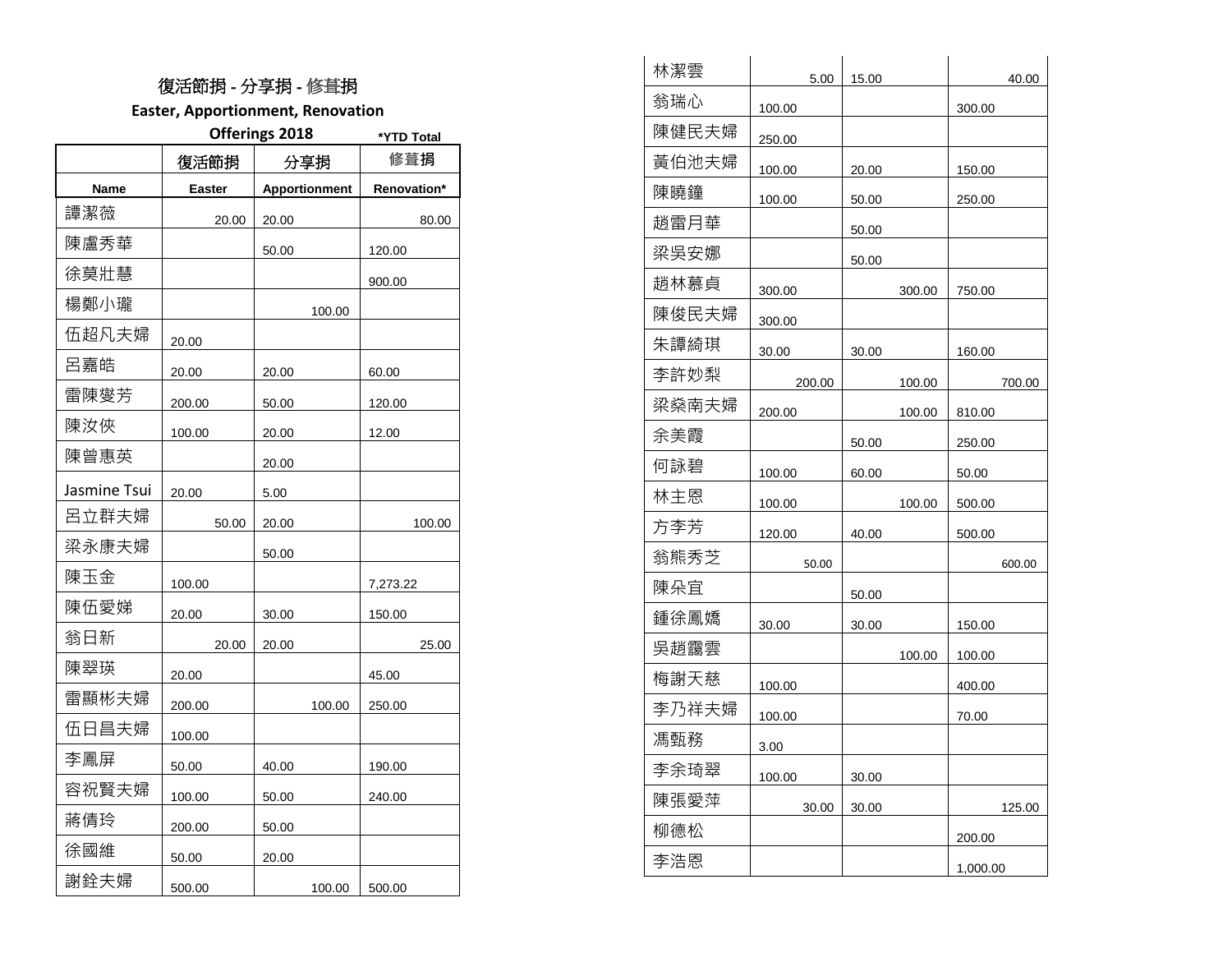| 唐顯慶   |        |       | 100.00 | 200.00        |
|-------|--------|-------|--------|---------------|
| 唐陳雪莉  | 100.00 |       |        | 200.00        |
| 譚建理夫婦 |        |       |        | 400.00        |
| 容國雄夫婦 | 100.00 |       |        | <u>150.00</u> |
| 伍黃逢笑  | 20.00  | 10.00 |        | 60.00         |
| 關悅雄夫婦 | 100.00 | 30.00 |        | 100.00        |
| 梁丘明珠  |        | 10.00 |        |               |
| 林務堅夫婦 | 100.00 |       | 100.00 | 400.00        |
| 李梁鳳姿  |        |       |        | 20.00         |
| 陸梁美娥  | 100.00 | 40.00 |        |               |
| 李立人   | 100.00 | 30.00 |        | 4,250.00      |
| 李趙綺雲  | 100.00 |       |        |               |
| 胡關琴英  | 50.00  | 50.00 |        | 250.00        |
| 余袁巧珍  | 2.00   |       |        | 3.00          |
| 梅靜嫻   | 20.00  |       | 20.00  | 40.00         |
| 伍健常夫婦 | 30.00  | 10.00 |        | 40.00         |
| 黃一心   | 5.00   |       |        | 30.00         |
| 陳坤瑜   | 20.00  |       |        | 80.00         |
| 梅黎碧霞  | 20.00  |       |        |               |
| 伍陳雪霞  | 20.00  | 30.00 |        | 150.00        |
| 余金城   | 5.00   | 5.00  |        | 21.00         |
| 李錦賢   | 20.00  |       |        |               |
| 關詩英   | 10.00  | 10.00 |        | 50.00         |
| 曾偉青夫婦 | 100.00 |       | 100.00 | 400.00        |
| 翁譚雁清  | 100.00 | 25.00 |        | 280.00        |
| 黃余灼琨  | 50.00  | 50.00 |        | 450.00        |
| 張曼儀   | 30.00  |       |        | 280.00        |

| 200.00   | 黃馬瑞卿  |        |       |        | 700.00   |
|----------|-------|--------|-------|--------|----------|
| 200.00   | 雷明進夫婦 |        |       |        | 3,000.00 |
| 400.00   | 余慧姿   | 9.00   |       |        |          |
| 150.00   | 余慧婷   | 200.00 |       |        |          |
| 60.00    | 黃婰娜   | 100.00 |       |        | 400.00   |
| 100.00   | 趙吳寶玉  | 30.00  | 30.00 |        | 120.00   |
|          | 翁健安夫婦 | 60.00  | 10.00 |        | 120.00   |
| 400.00   | 江友正   | 300.00 |       | 100.00 | 500.00   |
| 20.00    | 余趙活琴  | 40.00  |       |        | 500.00   |
|          | 楊湯一清  | 50.00  |       |        |          |
| 4,250.00 | 邵一嵐   | 100.00 | 20.00 |        | 700.00   |
|          | 黃陳淑嫻  |        | 20.00 |        | 280.00   |
| 250.00   | 李芙芬   | 20.00  | 20.00 |        | 300.00   |
| 3.00     | 徐頌基   | 200.00 | 82.36 |        | 200.00   |
| 40.00    | 賴李佩珍  | 50.00  |       | 100.00 | 150.00   |
| 40.00    | 梅绮玲   | 20.00  | 20.00 |        | 1,000.00 |
| 30.00    | 譚黃綺玲  | 10.00  |       |        | 30.00    |
| 80.00    | 夏李新美  | 50.00  | 10.00 |        | 100.00   |
|          | 陳廖用愛  | 20.00  | 20.00 |        | 80.00    |
| 150.00   | 胡國傑夫婦 | 100.00 |       |        |          |
| 21.00    | 余健雄   | 100.00 | 40.00 |        | 140.00   |
|          | 陳李小嫦  | 100.00 | 50.00 |        | 250.00   |
| 50.00    | 伍李惠蘭  | 100.00 | 40.00 |        | 170.00   |
| 400.00   | 劉沅欣   | 30.00  | 20.00 |        | 220.00   |
| 280.00   | 傅蕊薇   | 100.00 |       |        |          |
| 450.00   | 陳李雪嫻  | 20.00  | 20.00 |        | 170.00   |
| 280.00   | 甄兆祺   | 50.00  | 50.00 |        | 100.00   |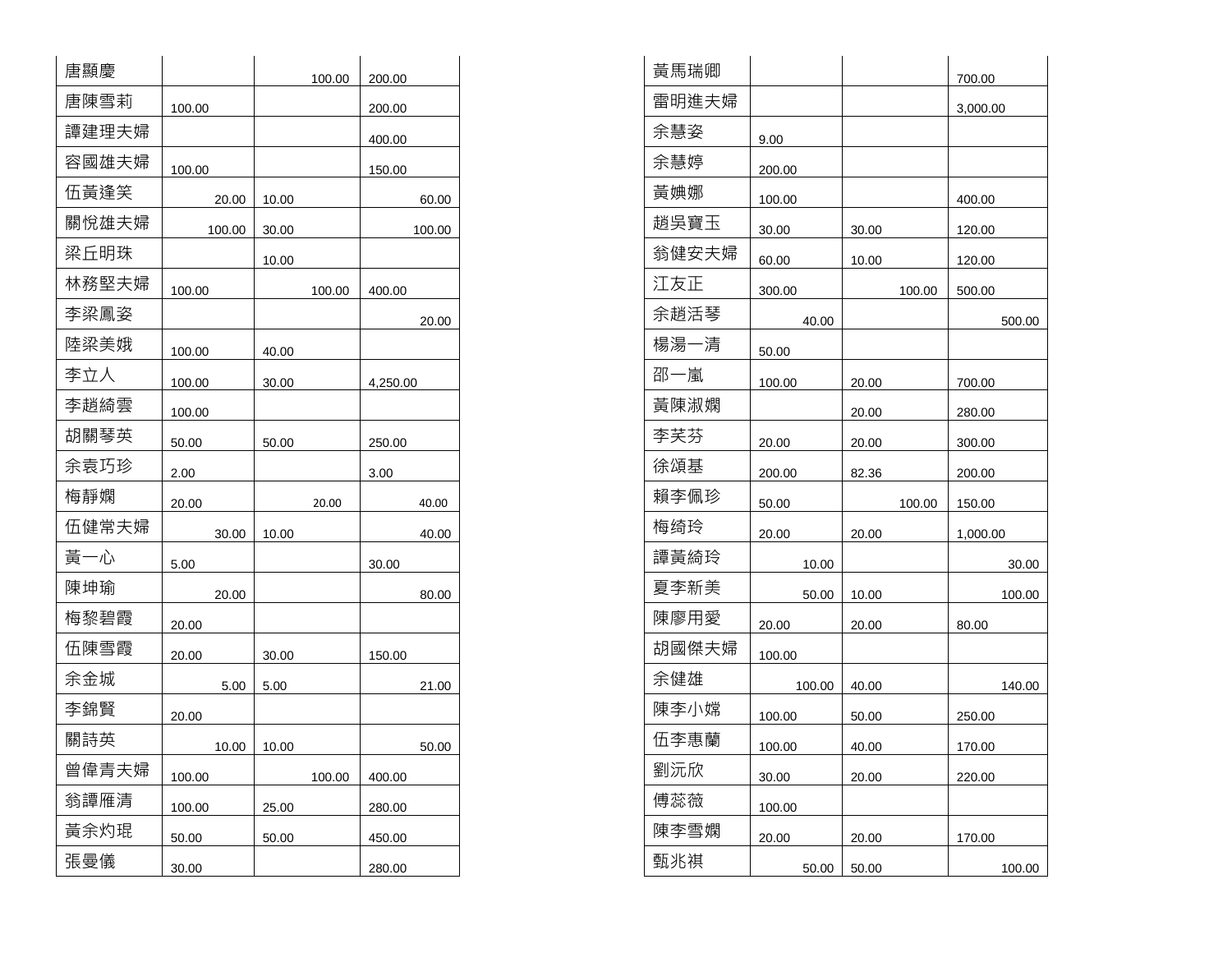| 梁麥蘭   |        | 5.00  |        |          |
|-------|--------|-------|--------|----------|
| 方鈺澄   | 100.00 | 20.00 |        | 250.00   |
| 黎貴夫人  | 5.00   |       |        | 40.00    |
| 黄杰慧   | 100.00 | 50.00 |        | 250.00   |
| 劉林麗蓮  | 50.00  | 50.00 |        | 1,500.00 |
| 梅卓然   | 200.00 |       | 200.00 | 60.00    |
| 鍾鎮練夫婦 | 200.00 |       | 200.00 | 500.00   |
| 趙健明   | 250.00 |       | 100.00 | 100.00   |
| 林琪    |        | 30.00 |        |          |
| 翁華健夫婦 | 300.00 |       | 100.00 | 800.00   |
| 陳烱煇夫婦 | 50.00  | 30.00 |        | 150.00   |
| 趙燕玲   | 200.00 |       | 100.00 | 100.00   |
| 伍黃碧霞  | 50.00  | 50.00 |        | 210.00   |
| 張淑德   | 25.00  |       |        | 30.00    |
| 梁彩霞   | 200.00 | 50.00 |        | 140.00   |
| 王金鐲夫婦 |        | 5.00  |        | 5.00     |
| 馬維基   |        | 20.00 |        | 1,000.00 |
| 馬伍錦霞  | 10.00  |       |        | 35.00    |
| 湯淑芬   | 40.00  | 30.00 |        | 430.00   |
| 楊智行夫婦 | 300.00 | 50.00 |        | 300.00   |
| 黃美儀   | 50.00  | 50.00 |        | 90.00    |
| 曹林桂芳  | 50.00  | 50.00 |        | 400.00   |
| 梅羅秀英  | 20.00  |       |        | 190.00   |
| 葉仲鳴夫婦 | 200.00 |       | 100.00 | 500.00   |
| 陳福昌夫婦 | 100.00 | 50.00 |        | 300.00   |
| 陳伍美香  | 20.00  | 20.00 |        | 200.00   |
| 石懿俊夫婦 | 250.00 |       |        |          |

| 梁麥蘭   |        | 5.00  |        |          | 譚筱明        | 20.00  | 20.00 | 100.00 |
|-------|--------|-------|--------|----------|------------|--------|-------|--------|
| 方鈺澄   | 100.00 | 20.00 |        | 250.00   | 曾泳河        | 20.00  | 10.00 | 80.00  |
| 黎貴夫人  | 5.00   |       |        | 40.00    | 陳家基夫婦      | 200.00 |       |        |
| 黄杰慧   | 100.00 | 50.00 |        | 250.00   | 李陳婉卿       | 30.00  | 30.00 | 250.00 |
| 劉林麗蓮  | 50.00  | 50.00 |        | 1,500.00 | 曹合意        | 5.00   |       |        |
| 梅卓然   | 200.00 |       | 200.00 | 60.00    | 曹綺玲        | 5.00   |       |        |
| 鍾鎮練夫婦 | 200.00 |       | 200.00 | 500.00   | 曹潔玲        | 20.00  |       |        |
| 趙健明   | 250.00 |       | 100.00 | 100.00   | 唐韻慈        | 20.00  |       | 20.00  |
| 林琪    |        | 30.00 |        |          | 梁婉玲        |        | 10.00 |        |
| 翁華健夫婦 | 300.00 |       | 100.00 | 800.00   | 梁翠玲        |        | 10.00 |        |
| 陳烱煇夫婦 | 50.00  | 30.00 |        | 150.00   | 李遠懿        | 20.00  | 20.00 | 30.00  |
| 趙燕玲   | 200.00 |       | 100.00 | 100.00   | Jong Wong  | 50.00  |       |        |
| 伍黃碧霞  | 50.00  | 50.00 |        | 210.00   | Peter Wong | 100.00 |       |        |
| 張淑德   | 25.00  |       |        | 30.00    | 陳李秀蘭       | 20.00  |       |        |
| 梁彩霞   | 200.00 | 50.00 |        | 140.00   | 陳妙梨        | 5.00   |       |        |
| 王金鐲夫婦 |        | 5.00  |        | 5.00     | 趙崇文夫婦      | 25.00  | 25.00 |        |
| 馬維基   |        | 20.00 |        | 1,000.00 | 李趙麗珍       | 20.00  |       |        |
| 馬伍錦霞  | 10.00  |       |        | 35.00    | 伍余悦嫦       | 10.00  |       |        |
| 湯淑芬   | 40.00  | 30.00 |        | 430.00   | 馮蘇夫人       | 30.00  |       |        |
| 楊智行夫婦 | 300.00 | 50.00 |        | 300.00   | 李偉祥        | 20.00  |       |        |
| 黃美儀   | 50.00  | 50.00 |        | 90.00    | 馮德明        | 30.00  |       |        |
| 曹林桂芳  | 50.00  | 50.00 |        | 400.00   | 徐建中        |        | 30.00 |        |
| 梅羅秀英  | 20.00  |       |        | 190.00   | 黃惠賜        | 100.00 |       |        |
| 葉仲鳴夫婦 | 200.00 |       | 100.00 | 500.00   | 楊蘊瑤        | 200.00 |       |        |
| 陳福昌夫婦 | 100.00 | 50.00 |        | 300.00   | 容翠燕        | 100.00 |       |        |
| 陳伍美香  | 20.00  | 20.00 |        | 200.00   | 伍聯歡夫婦      | 50.00  | 50.00 |        |
| 石懿俊夫婦 | 250.00 |       |        |          | 黃羅佩蓮       | 20.00  | 20.00 |        |